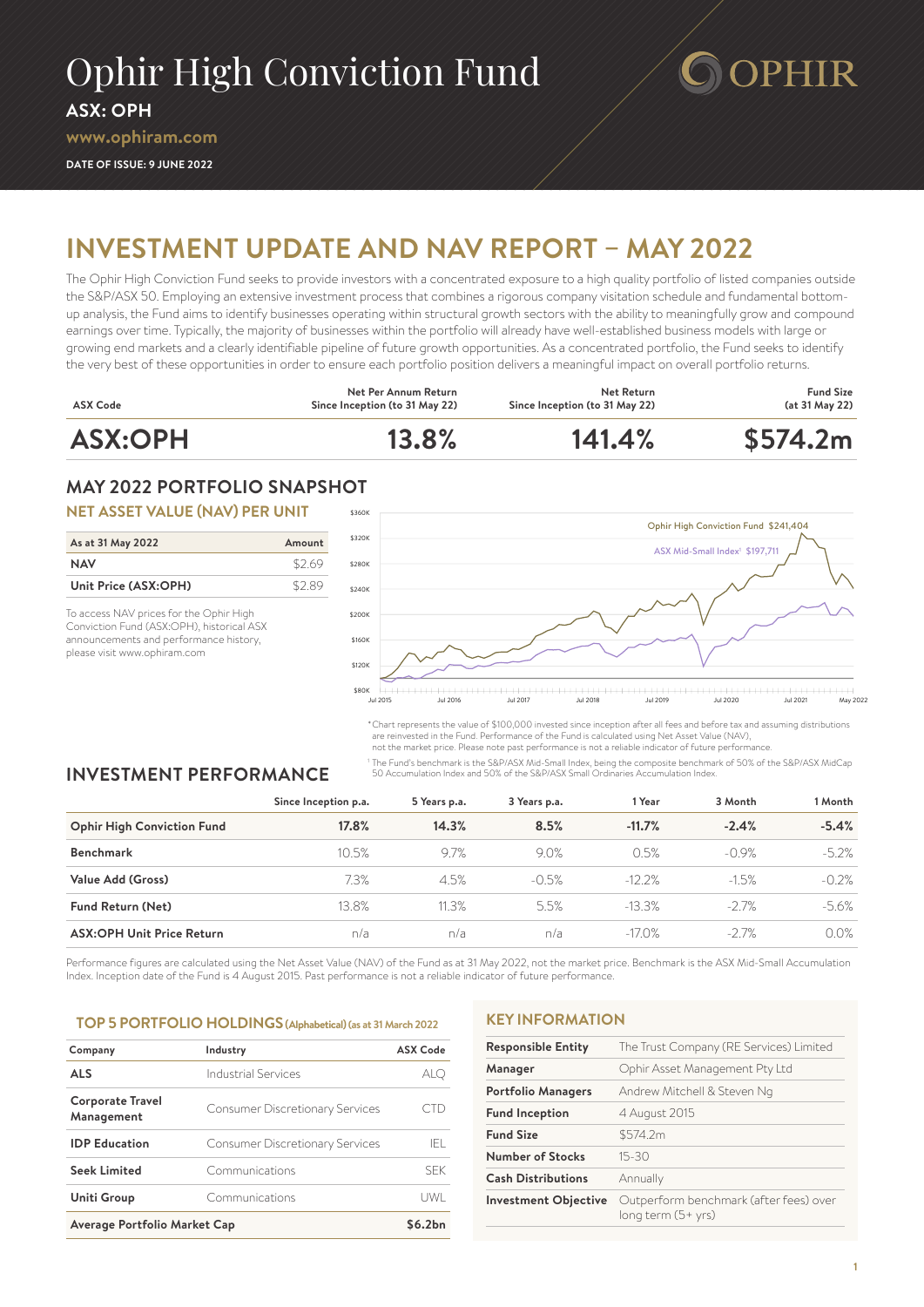# **ALLOCATION OF INVESTMENTS**

#### **PORTFOLIO SECTOR EXPOSURES (as at 31 May 2022)**

| Sector                        | 31 May 2022 |
|-------------------------------|-------------|
| <b>Materials</b>              | 10.6%       |
| <b>Financials</b>             | 16.4%       |
| <b>Health Care</b>            | 8.2%        |
| <b>Communication Services</b> | 6.7%        |
| <b>Consumer Staples</b>       | 7.0%        |
| <b>Information Technology</b> | 10.1%       |
| <b>Industrials</b>            | 14.8%       |
| <b>Consumer Discretionary</b> | 10.4%       |
| <b>Utilities</b>              | 0.0%        |
| <b>Real Estate</b>            | 0.0%        |
| <b>Energy</b>                 | 2.9%        |
| [Cash]                        | 12.8%       |
|                               | 100%        |

# **MARKET COMMENTARY**

Most stock markets around the world held up better in May compared to recent months, albeit there was no shortage of volatility. The S&P 500 (+0.2%), Nasdaq (-1.9%), Russell 2000 (+0.1%), Nikkei (+1.6%) and MSCI Europe (-0.6%) indices didn't stray too far from break-even whilst the Australian market bucked the trend and returned relatively poorer results. Larger Australian companies held up significantly better than their smaller counterparts, with the ASX 200 and ASX Small Ords indices returning -2.5% and -7.0% respectively.

The ongoing uncertainties impacting markets such as inflation, supply chain issues and the conflict between Ukraine and Russia persisted during the month. These uncertainties remain fluid and are continuing to weigh on investor sentiment. Consequently, we are witnessing: (1) capital rotate out of small cap companies resulting in less liquidity in this part of the market; (2) value stocks continuing to outperform growth stocks; and (3) interest rate sensitive/bond proxy and resources/energy sectors continuing to materially outperform on a relative basis.

Growth stocks once again underperformed value stocks around the world with the MSCI World Growth and MSCI World Value indices returning -2.2% and +2.2% respectively (in USD). Over the 6 months ending 31 May 2022, the MSCI World Growth index has fallen short of the MSCI World Value index by 23.6%.

The Reserve Bank of Australia (RBA) released their latest Statement on Monetary Policy during the month and noted that while inflation in Australia remains lower than many advanced economies (headline inflation for the year was 5.1% to the end of March 2022), it has picked up faster and to a higher level than previously anticipated. The RBA are now expecting inflation to peak at 6% in the second half of 2022 before stabilising around 2% to 3% in 2024. The labour market showed further improvements and demand for labour remained strong. In terms of the Australian economy, the RBA commented that it remains resilient and is expected to grow strongly this year.

Looking at the ASX Small Ords Index, the Energy (+2.7%), Health Care (+0.0%) and Consumer Staples (-4.4%) sectors were the best relative performers while the Consumer Discretionary (-10.9%), Materials (-9.5%) and Real Estate (-8.0%) sectors led the laggards.

# **PORTFOLIO COMMENTARY**

During May, the Ophir High Conviction Fund's investment portfolio returned -5.6% (net of fees) versus the index which returned -5.2%. Since its inception in August 2015, the Fund has returned +13.8% p.a. (net of fees) while the index has returned +10.5% p.a.

The Ophir High Conviction Fund's ASX listing ended the month where it started and was flat (0.0%).

As noted in the Market Commentary section, the major ongoing uncertainties are resulting in: (1) capital rotating out of small cap companies; (2) "value" stocks outperforming "growth" stocks; and (3) interest rate sensitive/bond proxy and resources/energy sectors relatively outperforming. The combination of these three phenomena is the key reason behind the Fund's underperformance over the month and so far in 2022.

In terms of our portfolio positioning, cash levels increased during May and the number of holdings increased to 33. We remain underweight in interest rate sensitive and bond proxy sectors (Real Estate, Utilities, Infrastructure). Over the month, we continued to focus on upgrading the liquidity and defensiveness of the Fund with the ultimate goal of navigating market volatility and preserving capital. This was achieved by continuing to decrease our exposure to consumer discretionary businesses and increase our exposure to defensive growers and companies further up the market cap spectrum (though still in the small/mid cap space).

One of the largest contributors to performance for the month was Mineral Resources (ASX:MIN). MIN operates as a mining services and processing company in Australia, China, and Singapore. It is one of the few resources companies we own and we have been following the company since its IPO in 2006. We do not consider MIN to be a speculative business as it owns operating mines, generates cash, has expansion plans and pays a dividend. During the month the company raised \$1.25bn USD via bonds overseas to fund expansion of its iron ore operations in Western Australia. As a result, we think this will alleviate any pressure on the company to raise further capital to fund its expansion. The company's share price rose +9.1%.

One of the largest detractors to performance in May was Corporate Travel Management (ASX:CTD). CTD provides corporate travel services to predominantly medium to large size corporations globally. During May, the company gave a trading update at the Macquarie Conference and noted that while travel continues to recover very quickly, it announced its full year earnings forecast which was lower than market expectations. However, we believe CTD can recover its earnings not only to pre-Covid levels, but exceed this given the contract wins over the last few years on the back of its superior service offering, technology and sound balance sheet position. The company's share price fell -15.5%.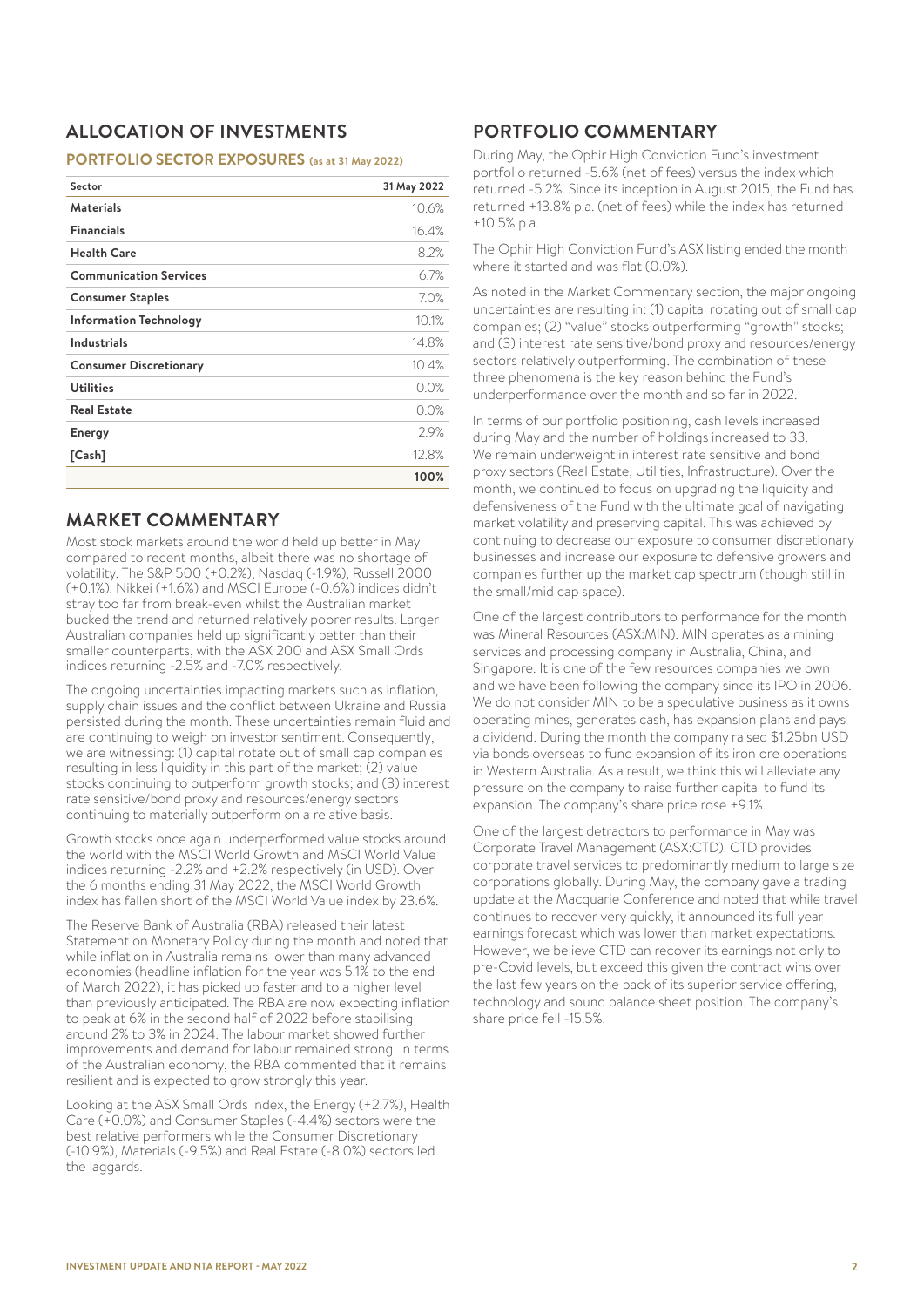# **OUTLOOK**

We believe given the degree of contraction in valuations that has already occurred, the direction of markets from here will be determined more by the path of company earnings and on this score there are still many uncertainties that may crimp company revenues or constrain margins. However, given consumer spending and wage pressure is weakening as companies slow down their growth, we should see a slow down in demand and inflation should moderate. This in turn should put less pressure on the Fed and RBA to aggressively increase interest rates and if they are able to engineer a soft landing, corporate earnings should continue to increase, albeit at a slower rate.

We will continue to focus on identifying good businesses in our wheelhouse that we believe can grow in the current environment. We're continuing to get our earnings calls right in aggregate in line with historical levels and in the long term, we believe earnings growth will be the main driver of share prices.

Whilst this period of underperformance is painful, our experience tells us that vicious sell-offs create the best opportunities and ultimately lead to significant future returns when the market starts focusing back on company fundamentals.